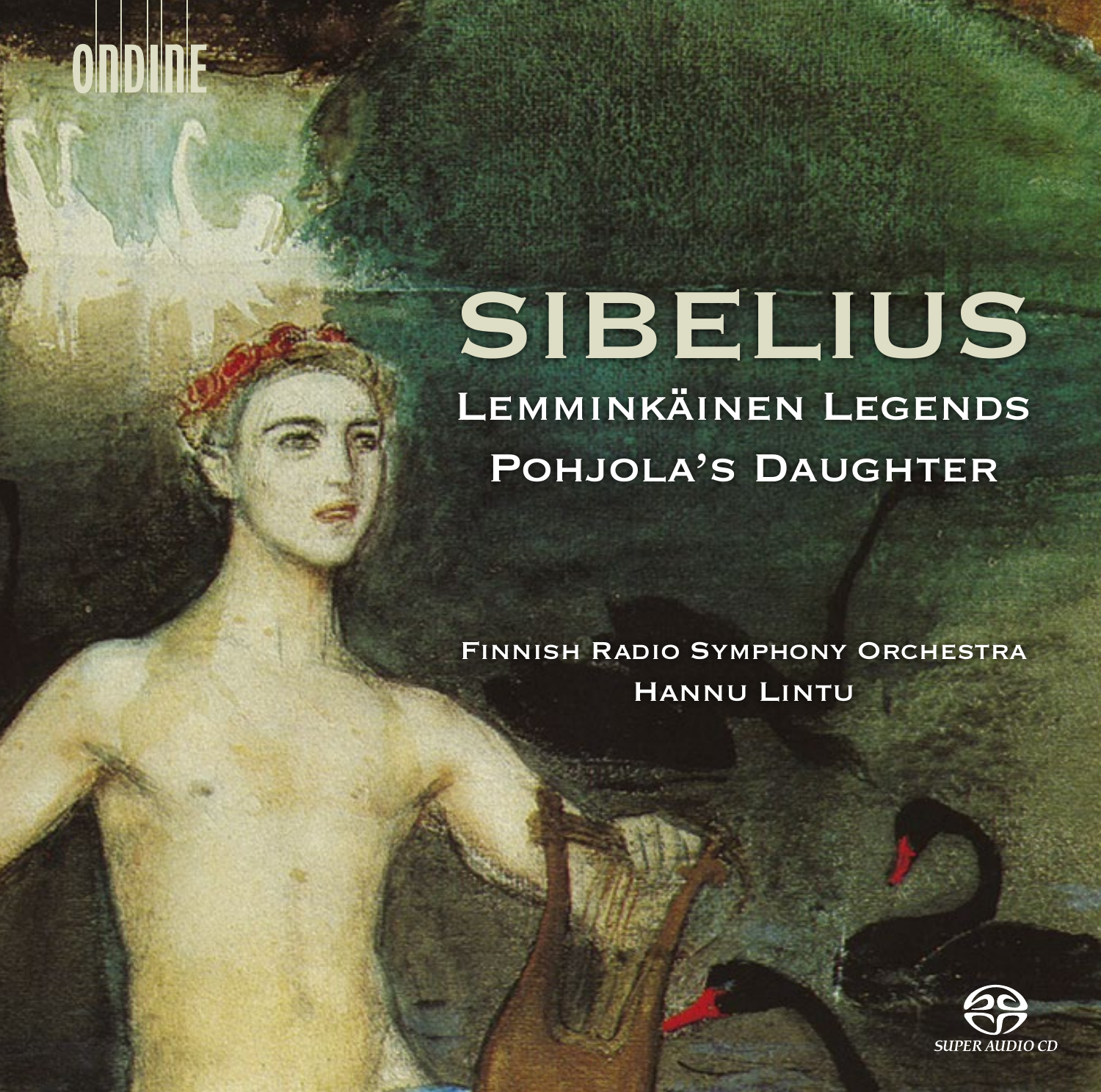

Jean Sibelius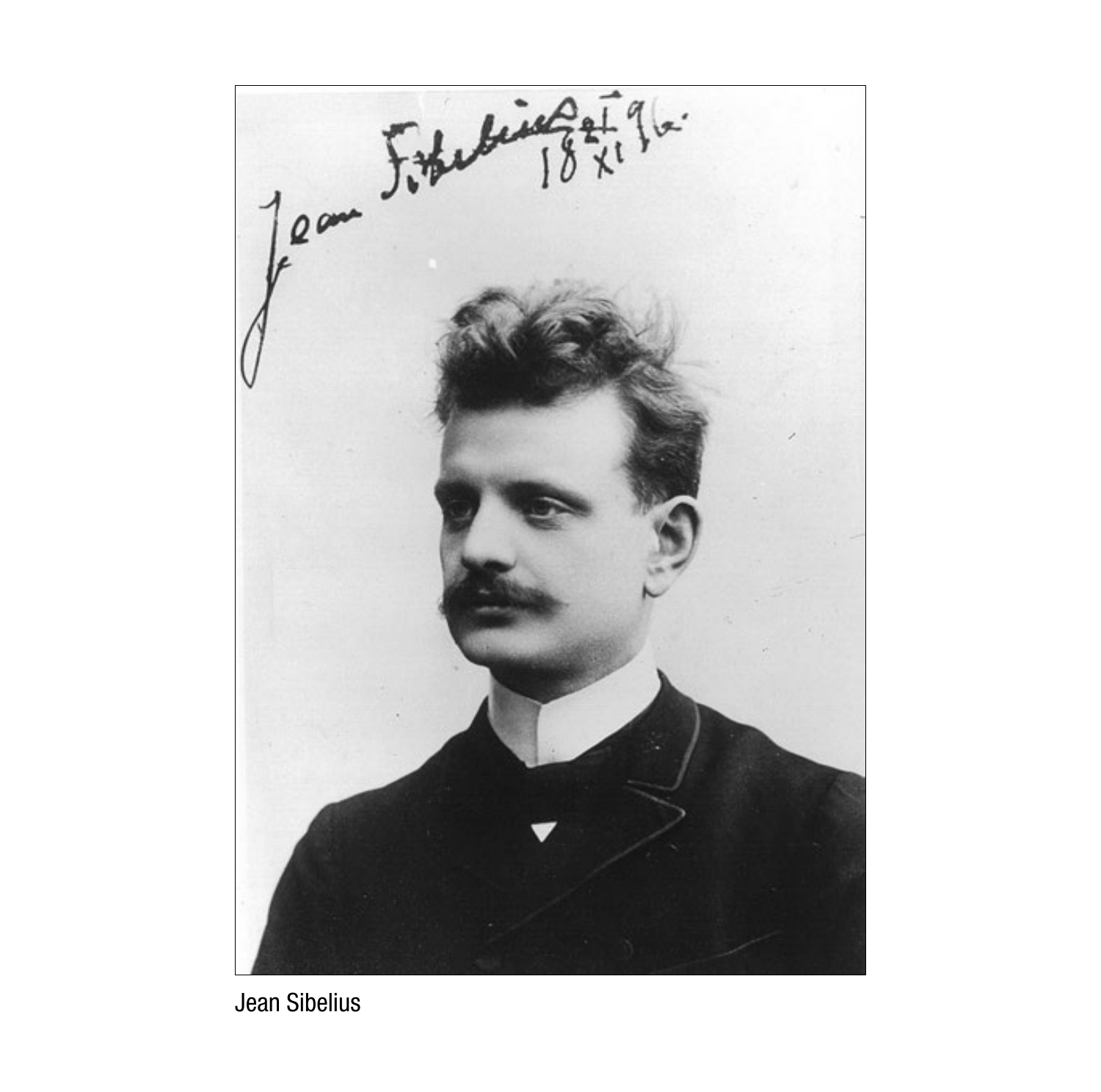# **JEAN SIBELIUS** (1865–1957)

|   | Lemminkäinen Legends, Op. 22                                                   | 47:44 |
|---|--------------------------------------------------------------------------------|-------|
| 1 | Lemminkäinen and the Maidens on the Island<br>(Lemminkäinen ja saaren neidot)  | 15:56 |
| 2 | The Swan of Tuonela<br>(Tuonelan joutsen)                                      | 09:07 |
| 3 | Lemminkäinen in Tuonela<br>(Lemminkäinen Tuonelassa)                           | 16:19 |
| 4 | Lemminkäinen's Return<br>(Lemminkäinen palaa kotitienoille)                    | 06:22 |
| 5 | Pohjola's Daughter (Pohjolan tytär), Op. 49<br>Symphonic Fantasy for Orchestra | 13:43 |

## **FINNISH RADIO SYMPHONY ORCHESTRA HANNU LINTU,** conductor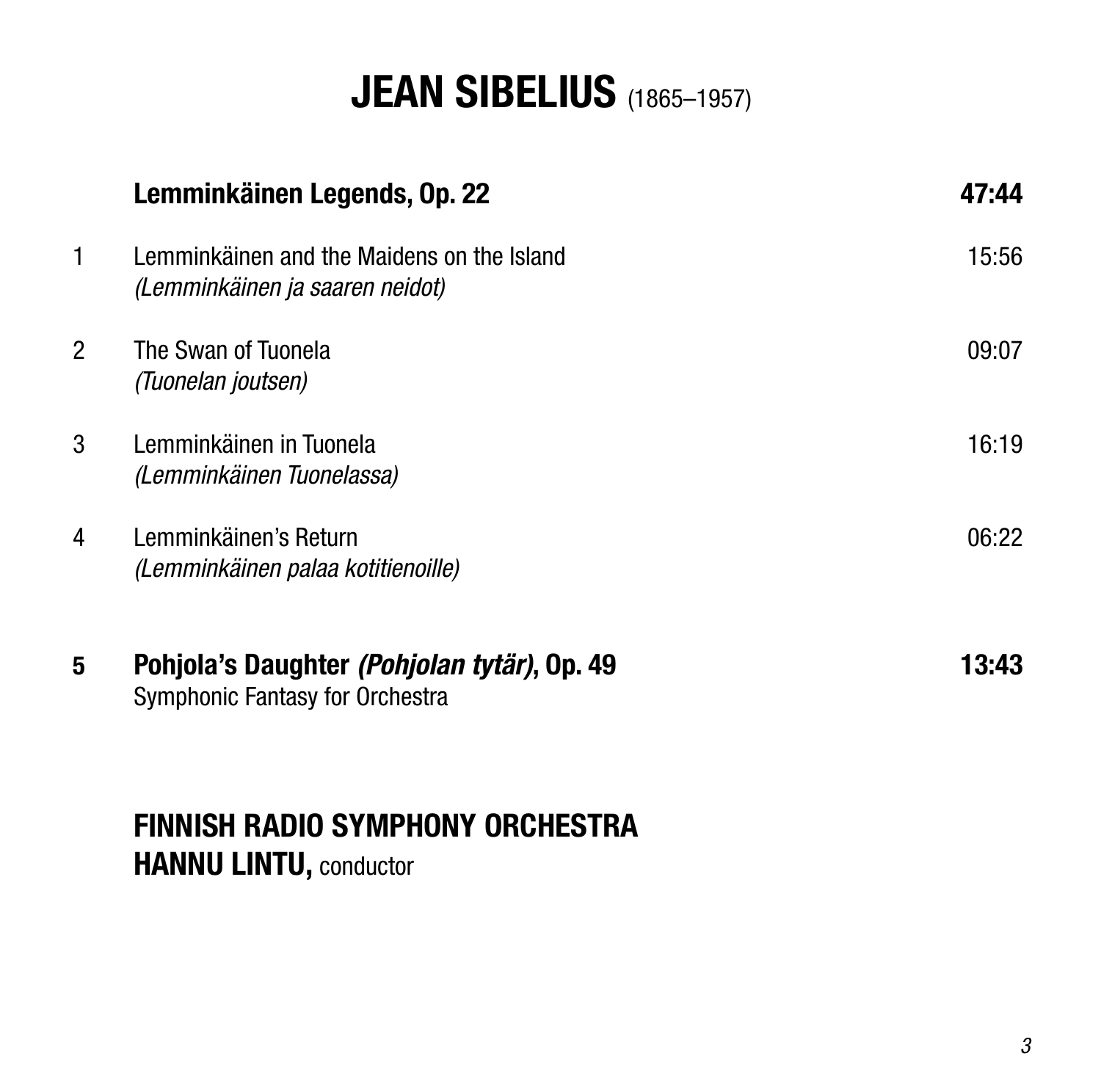# **Sibelius: Lemminkäinen Legends, Op. 22**

Although Sibelius was a late starter as a composer, he quickly attained a unique status on the Finnish musical scene. The competition was slight, and the premiere of *Kullervo* in 1892 propelled Sibelius to the forefront of the musical aspirations of Finland's intelligentsia at one stroke. His position could not have been better: even though he had not written a lot of music yet, his pieces were performed all the time, and there was a demand for more. But the young maestro suffered a temporary setback: the year 1893 was rather unproductive for him musically, and the following year was even worse. Erik Tawaststjerna, describing this as a "trough", speculated that irregularly erupting creative crises were typical of Sibelius's personality and did not always even need a specific trigger to launch them. This time, however, the crisis was fuelled by a very tangible failure that led Sibelius to revise his artistic aims.

Even before *Kullervo* cemented his fame, Sibelius was offered a grand opportunity on a silver platter. In 1891, the Finnish Literature Society announced that it was organising a competition for the first Finnish opera [meaning the first opera set to a text in Finnish]. The timescale specified was a generous one, and the only stipulations were that to qualify as a competition entry a work had to be written by a Finnish composer and be "of a mythological or historical content". Sibelius, besotted with Wagner at the time, jumped at the chance and began to plan a full-length opera in a profoundly Symbolist and Nationalist vein, following the model of his great German idol. He outlined a scenario for an opera entitled *Veneen luominen (The building of the boat),* based on stories from the national epic, the *Kalevala*, and asked poet J.H. Erkko to write the libretto. In their creative flow, both composer and librettist neglected the very basic fact that the story about the wizard Väinämöinen creating a boat out of nothing by his singing, about the moon-maiden Kuutar spinning her immaterial fabric in the distance and about the "words of wood-shaping" that Väinämöinen has to find in Tuonela, the realm of the dead, was hopelessly undramatic. While having great potential for lyrical miniatures or even individual scenes, the narrative was too thin and devoid of conflict to sustain a full-length opera.

We do not know exactly when Sibelius realised the futility of the project, but realise it he did: the weaknesses inherent in *Veneen luominen* eventually became too prominent to ignore. To put himself in the right mood, Sibelius had decided to go to Bayreuth and Munich to see performances of Wagner's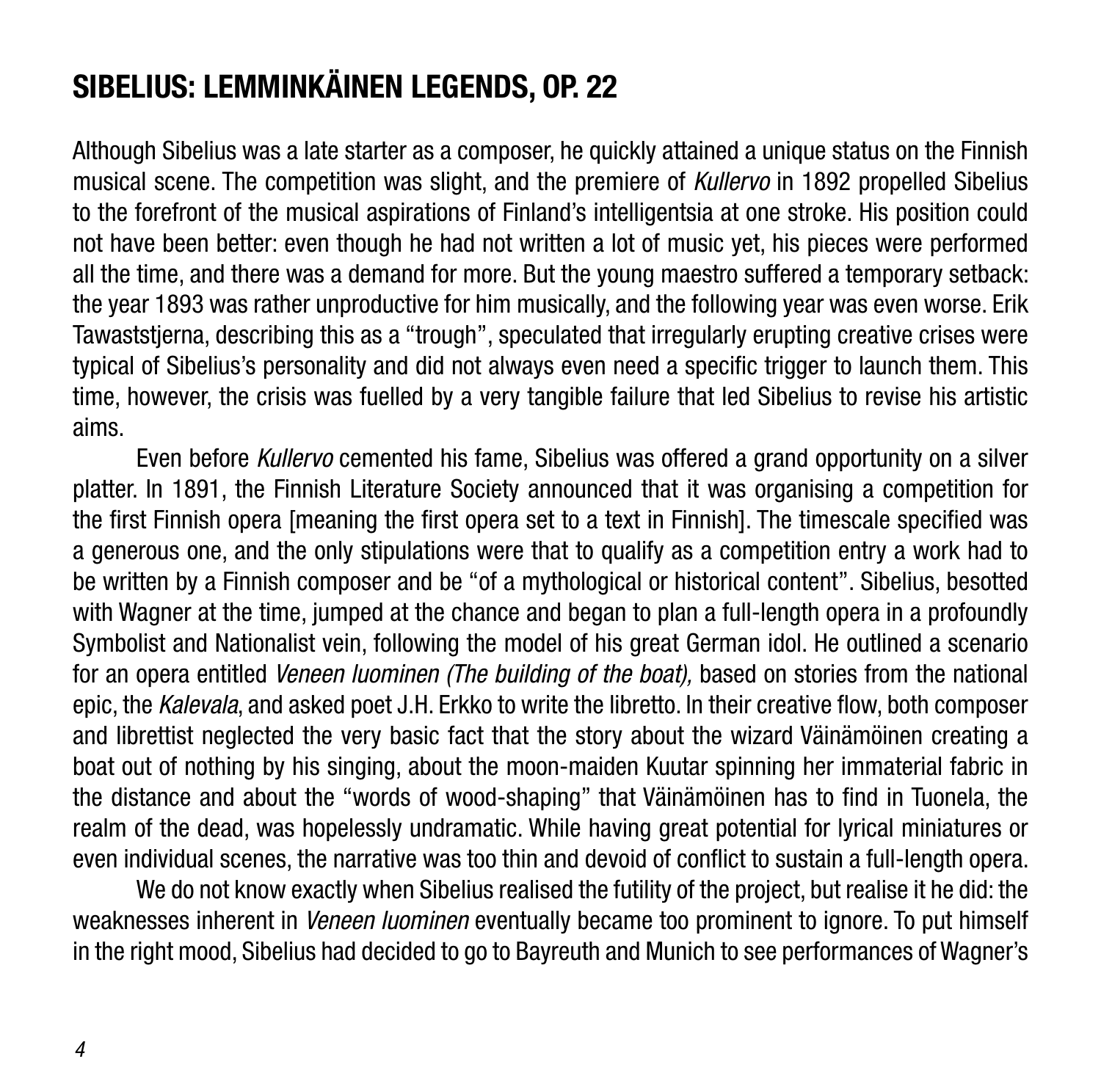operas, and he did, but by that time he was already losing faith in his own opera. He saw *Parsifal, Lohengrin* and *Tannhäuser* at Bayreuth, conducted by Richard Strauss, and *Tristan, Die Meistersinger*  and three parts of the *Ring (Die Walküre, Siegfried* and *Götterdämmerung)* in Munich. Considering what an ardent Symbolist Sibelius was at the time, it is surprising that he was the most enchanted with *Die Meistersinger*. He did enjoy *Parsifal* too, but the sizzling chromaticism of *Tristan* left him unmoved. Quite soon Sibelius parted ways with Wagner, and what was to have been a pilgrimage turned into a farewell tour of Wagner's art. Later Sibelius even deliberately forgot that he had ever seen *Parsifal* and parts of the *Ring.* His sudden rejection of Wagner may well have been prompted by the stagnation of his own opera project, but more to the point was his realisation of where his strengths lay. He was not cut out for opera: he was a symphonic composer! This was a remarkable insight. He dropped the competition and forgot all about opera, setting sail instead on the symphonic sea.

Some of the music that Sibelius had sketched out for *Veneen luominen* ended up in the *Lemminkäinen* suite. It is almost deliciously ironic how deftly he switched main characters: Väinämöinen was replaced by Lemminkäinen, the young womaniser. Although in his opera synopsis Sibelius had written that Väinämöinen should be "as young as possible without offending Finnish minds," a master singer and immortal wizard was a character very different from this Finnish mythological version of Don Juan. The new hero proved to be exactly the right choice, and much better dramaturgically, even though this music was no longer intended for the stage!

Sibelius had planned for *Veneen luominen* to open with a tonal landscape in the style of *Lohengrin* but much more subtly nuanced. What was to have been an overture to his opera ended up being the slow movement of the *Lemminkäinen* suite of tone poems and a worldwide hit in its own right besides being the most significant artwork in Finnish Symbolism, *Tuonelan joutsen (The Swan of Tuonela).* Actually, the *Lemminkäinen* suite has all the hallmarks of a symphony; the slow movement is preceded by the light-hearted and adventurous *Lemminkäinen ja saaren neidot (Lemminkäinen and the maidens on the Island)*, a drama in sonata form that extends from breezy tones and playful frolicking to passionate, dark acts of love. After the noble cor anglais solo that floats across *Tuonelan joutsen*, a 'morbid scherzo' reminiscent of the action and horror sequences in Liszt's tone poems, *Lemminkäinen Tuonelassa (Lemminkäinen in Tuonela),* seems a bit of a cliché; although it packs a Tchaikovskian punch, its imagery and narrative strategy are not particularly original. By contrast,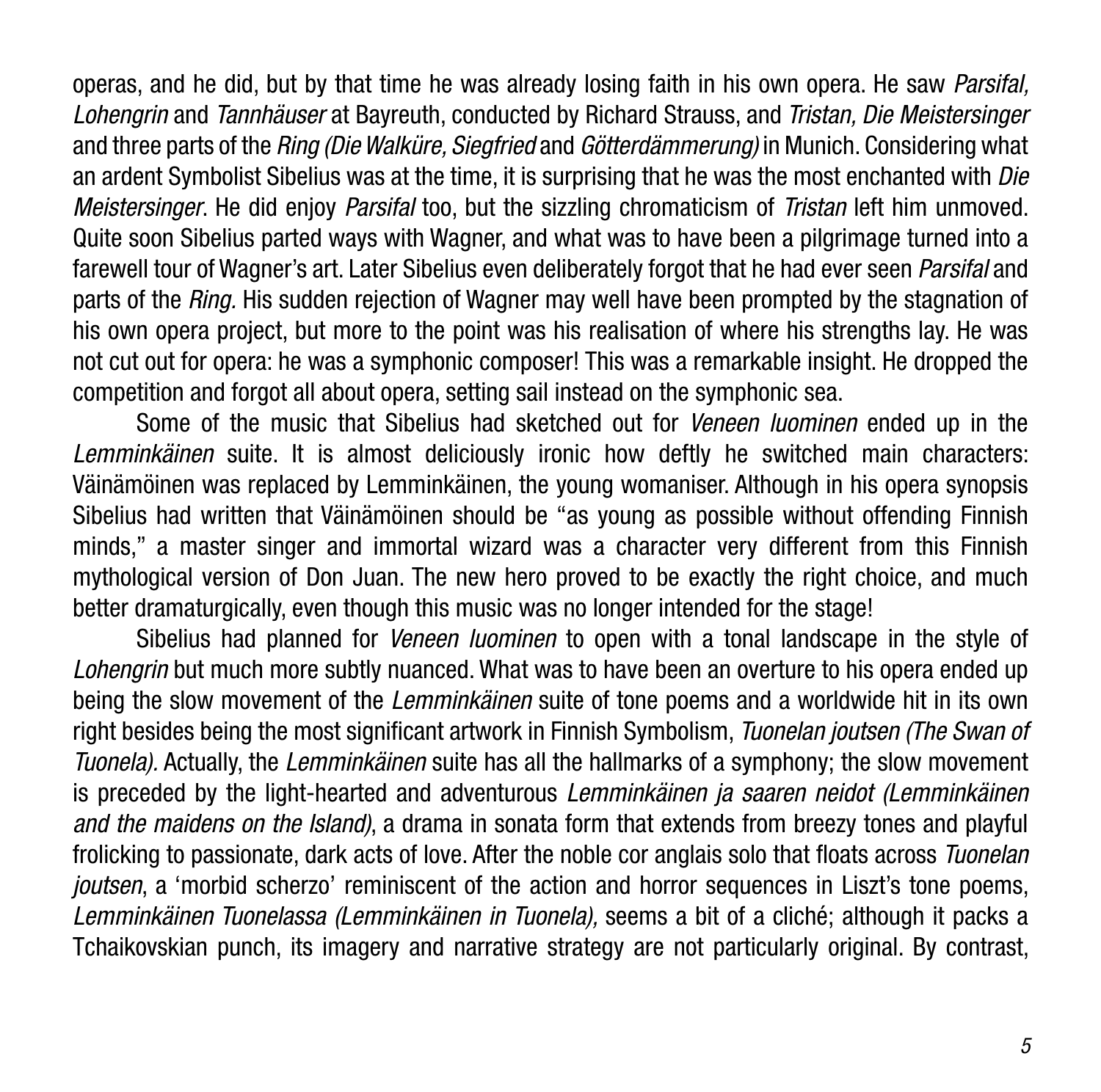the concluding movement, *Lemminkäinen palaa kotitienoille (Lemminkäinen's return),* grows from a simple thematic germ into a river of cataracts in full spate – a fine example of Sibelius's talent in his early symphonic writing. Its conclusion may even be imagined to presage the monolithic finale of the Fifth Symphony.

Sibelius never came closer to the very core of Symbolism than in the misty moods, swan motifs and macabre features of *Lemminkäinen*. In addition to the obvious influence of *Lohengrin* and *Parsifal*, Tawaststjerna mentioned other kindred spirits: Gallén, Böcklin, Magnus Enckell, Munch and William Butler Yeats. Sibelius was in tune with the times, and in his *Lemminkäinen* he created a handsomely beautiful yet mysterious Finnish reading of international fin de siècle arts trends in a way that was eminently competitive, to use a somewhat deplorable modern term. Yet Sibelius himself withdrew half of the suite after the premiere: *Lemminkäinen's* sport with the maidens and his sojourn in the realm of the dead had to wait until 1935 to see the light of day again. It has been suspected that there may have been a very prosaic reason for this ban: conductor Robert Kajanus, the great champion of Sibelius's music, quite simply did not like them. Happily, the suite was restored to its original guise after Kajanus's death.

#### **Jouni Kaipainen**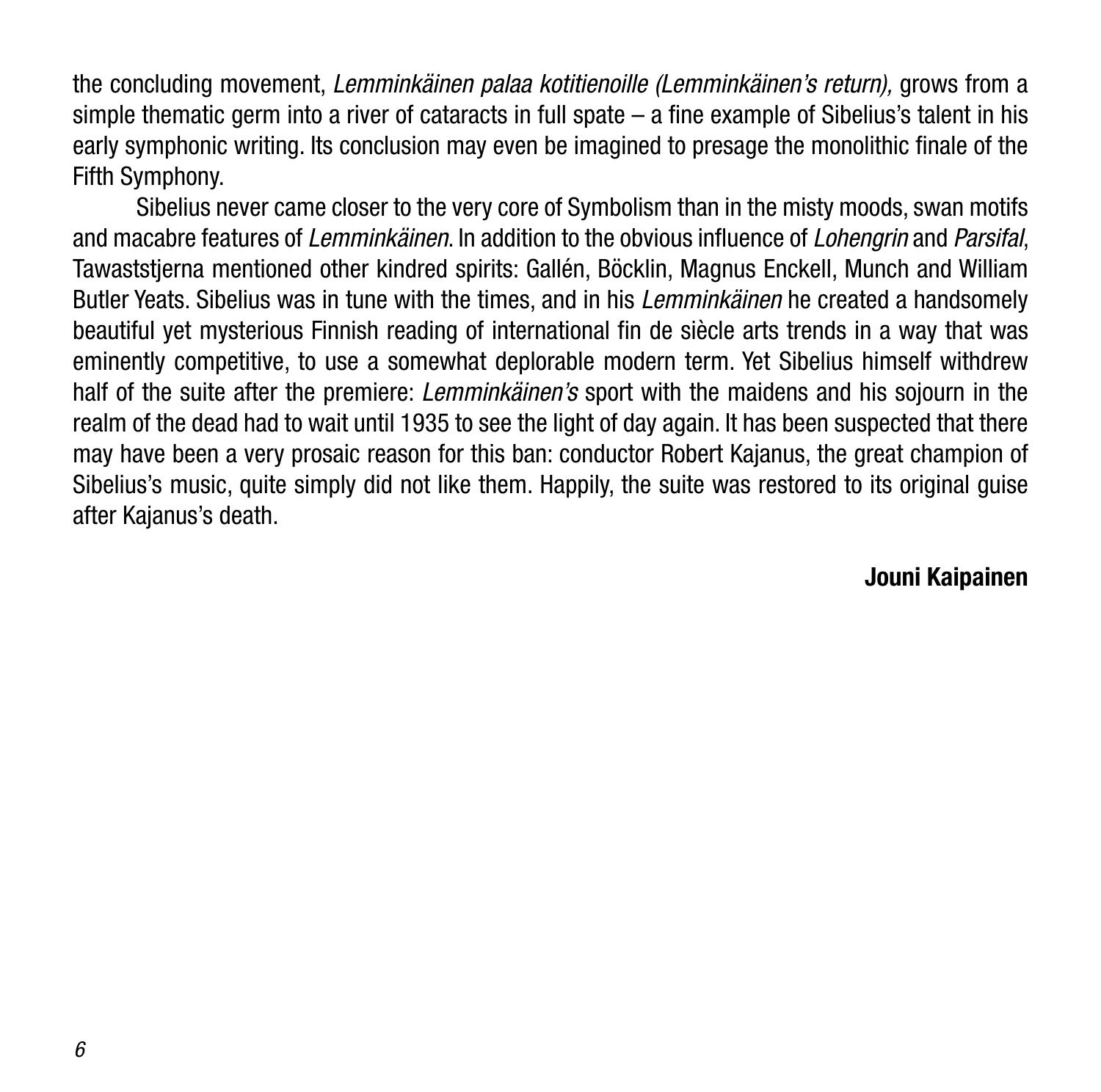### **Sibelius: Pohjola's Daughter, Op. 49**

*Pohjolan tytär (Pohjola's daughter)*, one of Sibelius's most scintillating tone poems, was completed in summer 1906. Its material was distilled out of a great tide of creativity that sparked several projects, many of which were never completed. Between his Second and Third Symphonies, Sibelius was undergoing a transition from his early Romantic period towards a more reduced and Classical idiom. There are traces of this transition in *Pohjola's Daughter* too: while it has Romantic grand gestures and sweeping melodies, it also has a clarity of line, colour of texture and conciseness of form that point the way forward.

The programme for *Pohjola's Daughter* comes from the eighth runo of the *Kalevala*. Väinämöinen tries in vain to woo the lovely daughter of Pohjola, who sits in the heavens and weaves cloth of gold with a golden shuttle and a silver reed. Sibelius wanted to title the work *Väinämöinen*, and even though he eventually agreed to the final title at the suggestion of his German publisher Robert Lienau, Väinämöinen is really the main character in this piece. Sibelius had signed up with Lienau one year earlier, and it is surmised that he was consciously setting out to write a work whose brilliant orchestral sound would match that of the tone poems of Richard Strauss.

*Pohjola's Daughter* casts the narrative in sonata form. The opening sombre meditation yields to the main subject depicting Väinämöinen that escalates to a fanfare-like climax. The lyrical, poetically shimmering second subject represents the daughter of Pohjola. The tempestuous development section includes some of the boldest and most dramatic scoring that Sibelius ever wrote, illustrating Väinämöinen's futile attempts to win the maiden for himself. At the end, the maiden is aloof in the heights, while Väinämöinen, alone, remains earthbound.

#### **Kimmo Korhonen**

Translations: Jaakko Mäntyjärvi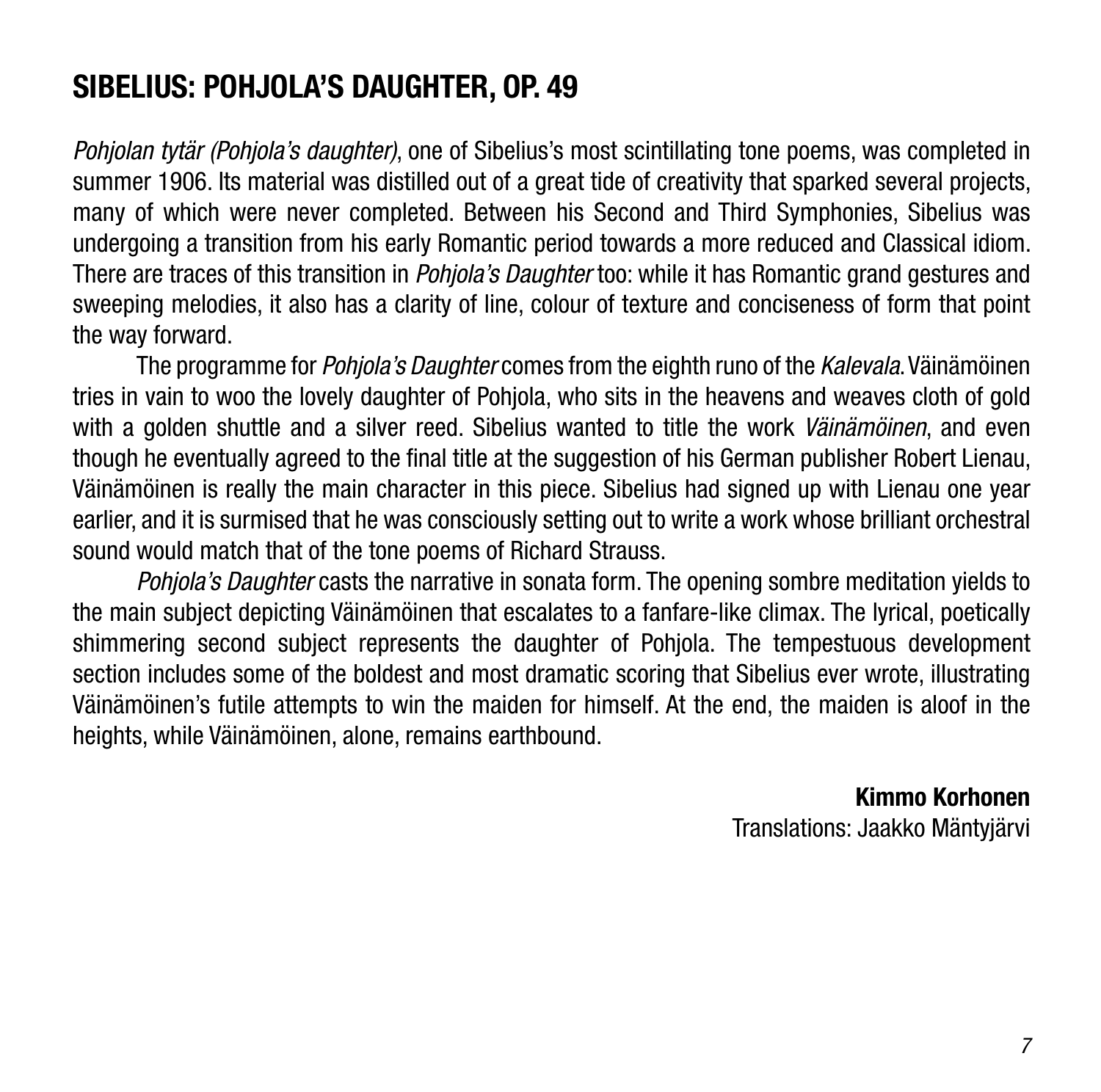**The Finnish Radio Symphony Orchestra** (FRSO) is the orchestra of the Finnish Broadcasting Company (Yle). Its mission is to produce and promote Finnish musical culture. Its Chief Conductor as of autumn 2013 is Hannu Lintu, following a season (2012/2013) as the orchestra's Principal Guest Conductor. The FRSO has two Honorary Conductors: Jukka-Pekka Saraste and Sakari Oramo.

The Radio Orchestra of ten players founded in 1927 grew to symphony orchestra strength in the 1960s. Its previous Chief Conductors have been Toivo Haapanen, Nils-Eric Fougstedt, Paavo Berglund, Okko Kamu, Leif Segerstam, Jukka-Pekka Saraste and Sakari Oramo.

The latest contemporary music is a major item in the repertoire of the FRSO, which each year premieres a number of Yle commissions. Another of the orchestra's tasks is to record all Finnish orchestral music for the Yle archive.

The FRSO has recorded works by Eötvös, Nielsen, Hakola, Lindberg, Saariaho, Sallinen, Kaipainen, Kokkonen and others, and the debut disc of the opera Aslak Hetta by Armas Launis (ODE 1050-2D). Its discs have reaped some major distinctions, such as the BBC Music Magazine Award and the Académie Charles Cros Award. The disc of the Sibelius and Lindberg Violin Concertos (Sony BMG) with Lisa Batiashvili as the soloist received the MIDEM Classical Award in 2008, in which year the New York Times chose the other Lindberg disc (ODE 1124-2) among its best Recordings of the Year.

The FRSO regularly tours to all parts of the world. All the FRSO concerts both in Finland and abroad are broadcast, usually live, on Yle Radio 1. They can also be heard and watched with excellent live stream quality on the FRSO website.

**[www.yle.fi/rso](http://www.yle.fi/rso)**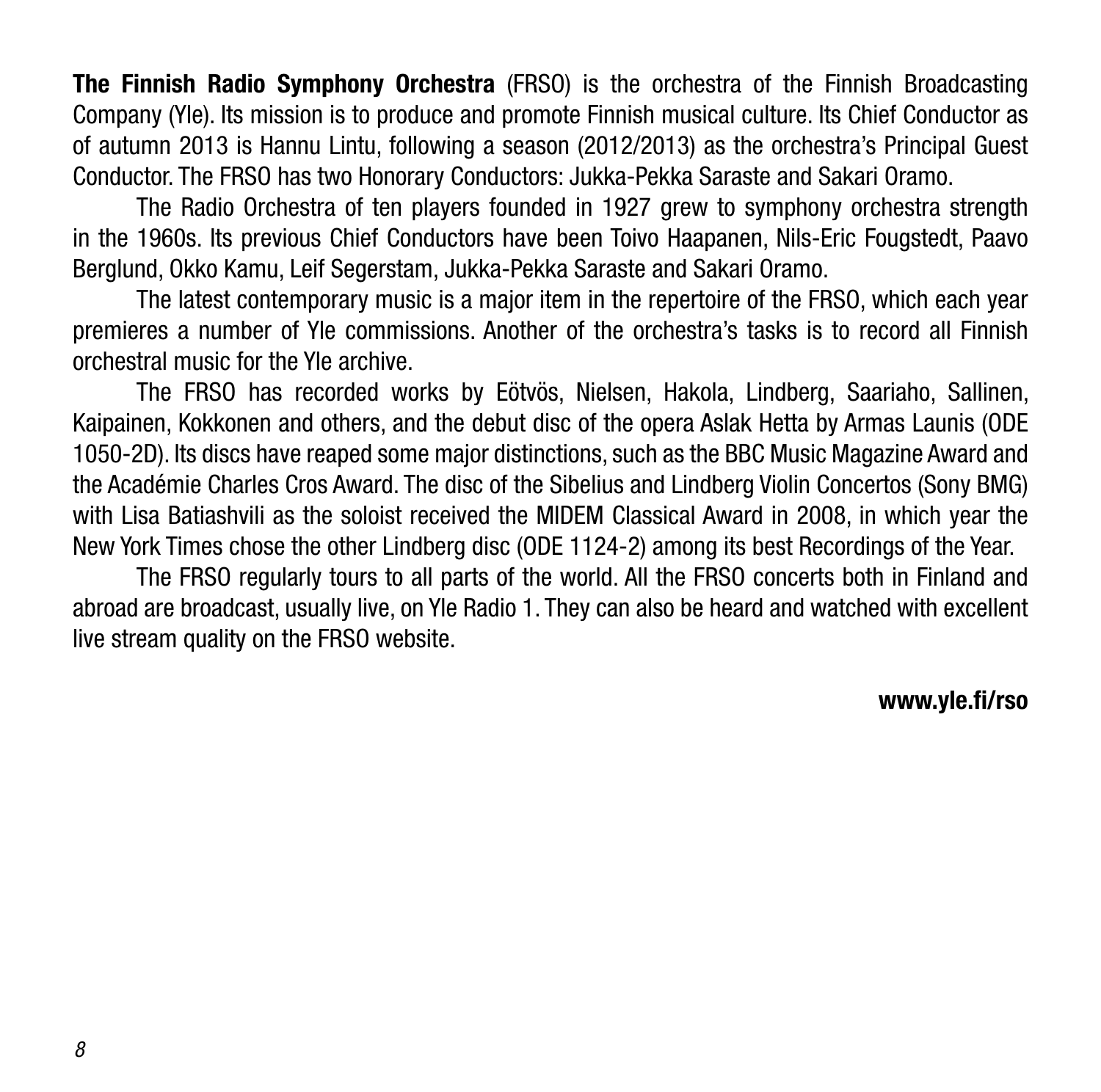**Hannu Lintu** is one of Finland's most sought-after conductors and is rapidly creating an international career. He has been Artistic Director and Chief Conductor of the Tampere Philharmonic Orchestra 2009–2013, and also Principal Guest Conductor of the RTÉ National Symphony Orchestra in Dublin. Before assuming the new role of Chief Conductor of the Finnish Radio Symphony Orchestra in 2013, he was the orchestra's Chief Guest Conductor in 2012. Hannu Lintu was previously Chief Conductor of the Turku Philharmonic Orchestra and Artistic Director of the Helsingborg Symphony Orchestra. He is a regular guest conductor with the Avanti! Chamber Orchestra in Finland and was Artistic Director of the orchestra's Summer Sounds festival in 2005.

Hannu Lintu studied the cello, the piano, and subsequently conducting with Jorma Panula at the Sibelius Academy. He participated in master classes with Myung-Whun Chung at the Accademia Chigiana in Siena, Italy, and won first prize in the Nordic Conducting Competition in Bergen in 1994. He has appeared with the Cincinnati Symphony, Indianapolis Symphony, St Louis Symphony, Toronto Symphony, City of Birmingham Symphony and Dallas Symphony Orchestras, the Stuttgarter Philharmoniker, Orquesta Sinfonica de RTVE, Tokyo Metropolitan Symphony Orchestra, National Symphony Orchestra, Taiwan, and the Hong Kong Philharmonic, Seoul Philharmonic and Royal Flemish Philharmonic orchestras. He has also conducted a cycle of the complete Beethoven Symphonies with the Iceland Symphony Orchestra. Hannu Lintu has conducted several recordings for Ondine.

#### **www.hannulintu.fi**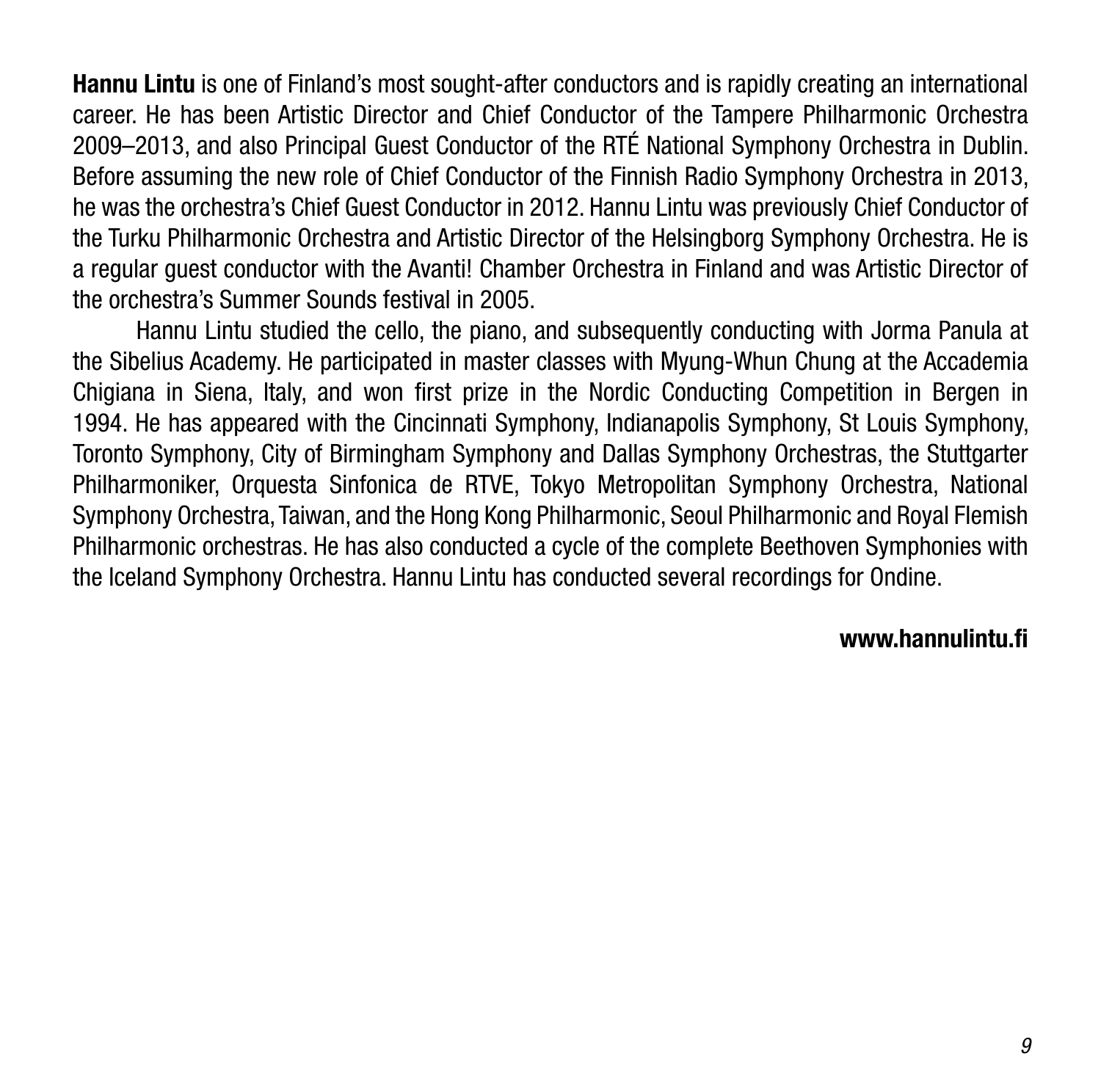# **Sibelius: Lemminkäinen, neljä legendaa orkesterille Op. 22**

Vaikka Sibelius aloitti säveltäjän uran suhteellisen myöhään, hän saavutti nopeasti ainutlaatuisen aseman suomalaisen musiikin kentässä. Kilpailijoita oli varsin vähän, ja *Kullervon* kantaesitys vuonna 1892 viritti kertaheitolla asetelman, jossa Sibeliukseen kohdistettiin kaikki Suomen musiikin tilan kohentamistoiveet. Hänen tilanteensa kotimaassa oli kaikin tavoin hieno: vaikkei sävellystuotantoa vielä ollut kovin paljon, kappaleita esitettiin koko ajan ja lisää vaadittiin. Nuori maestro itse vaipui kuitenkin väliaikaiseen lamaan: 1893 oli huono sävellysvuosi ja seuraava vuosi vielä huonompi. Erik Tawaststjerna kutsui sitä aallonpohjaksi ja spekuloi tilanteen taustoilla. Hän toteaa, että epäsäännöllisin väliajoin puhjenneet luomiskriisit olivat sinänsä Sibeliukselle tyypillisiä eikä niihin aina tarvittu erityisiä syitä. Tällä kertaa kuvioon kuitenkin kuului konkreettinen epäonnistuminen, joka johti taiteellisen kurssin tarkistukseen.

Jo ennen *Kullervon* julkituontia Sibeliukselle tarjottiin mahdollisuus kultaisella tarjottimella. Suomalaisen Kirjallisuuden Seura ilmoitti vuonna 1891 järjestävänsä kilpailun ensimmäisen suomalaisen oopperan aikaansaamiseksi. Aikaa annettiin runsaasti, ja ehdoiksi säädettiin, että teoksen piti olla suomalaisen säveltäjän kirjoittama ja "sisällyksensä puolesta mytologista tai historiallista ainetta". Sibelius, joka oli tuolloin Wagnerin lumoissa, tarttui tietysti tilaisuuteen ja alkoi suunnitella kokoillan oopperaa saksalaismestarin innoittamassa läpeensä symbolistis-kansallisessa hengessä. Hän kehitti suunnitelman Kalevala-pohjaiseen oopperaan *Veneen luominen,* ja libreton tekijäksi hän pyysi runoilija J.H. Erkon. Luovassa huumassa säveltäjältä ja libretistiltä jäi huomaamatta, että tarina Väinämöisestä, joka veistää laulamalla venettä, kaukaisuudessa kutovasta Kuutar-hahmosta ja Tuonelasta haettavista "veistosanoista" oli auttamattoman epädramaattinen. Se olisi tarjonnut ainesta lyyrisiin pienoiskuviin tai isoimmillaan erillisiin kohtauksiin, mutta täysimittaiseksi oopperaksi se oli liian ohut ja ristiriidaton.

Ei ole tarkkaan tiedossa, missä vaiheessa totuus valkeni Sibeliukselle, mutta niin viimein kävi: *Veneen luomisen* ilmeiset heikkoudet tulivat näkyviin. Oopperan tekemisen tunnelmia nostattaakseen Sibelius oli jo paljon aikaisemmin päättänyt lähteä seuraamaan Wagner-esityksiä Bayreuthiin ja Müncheniin, ja sinne hän myös meni, vaikka innoitus omaan oopperaviritelmään alkoi olla menetetty. Bayreuthissa hän näki *Parsifalin, Lohengrinin* ja *Tannhäuserin*, jonka johti Richard Strauss, Münchenissä puolestaan *Tristanin, Mestarilaulajat* sekä kolme osaa *Ringistä: Valkyyrian, Siegfriedin*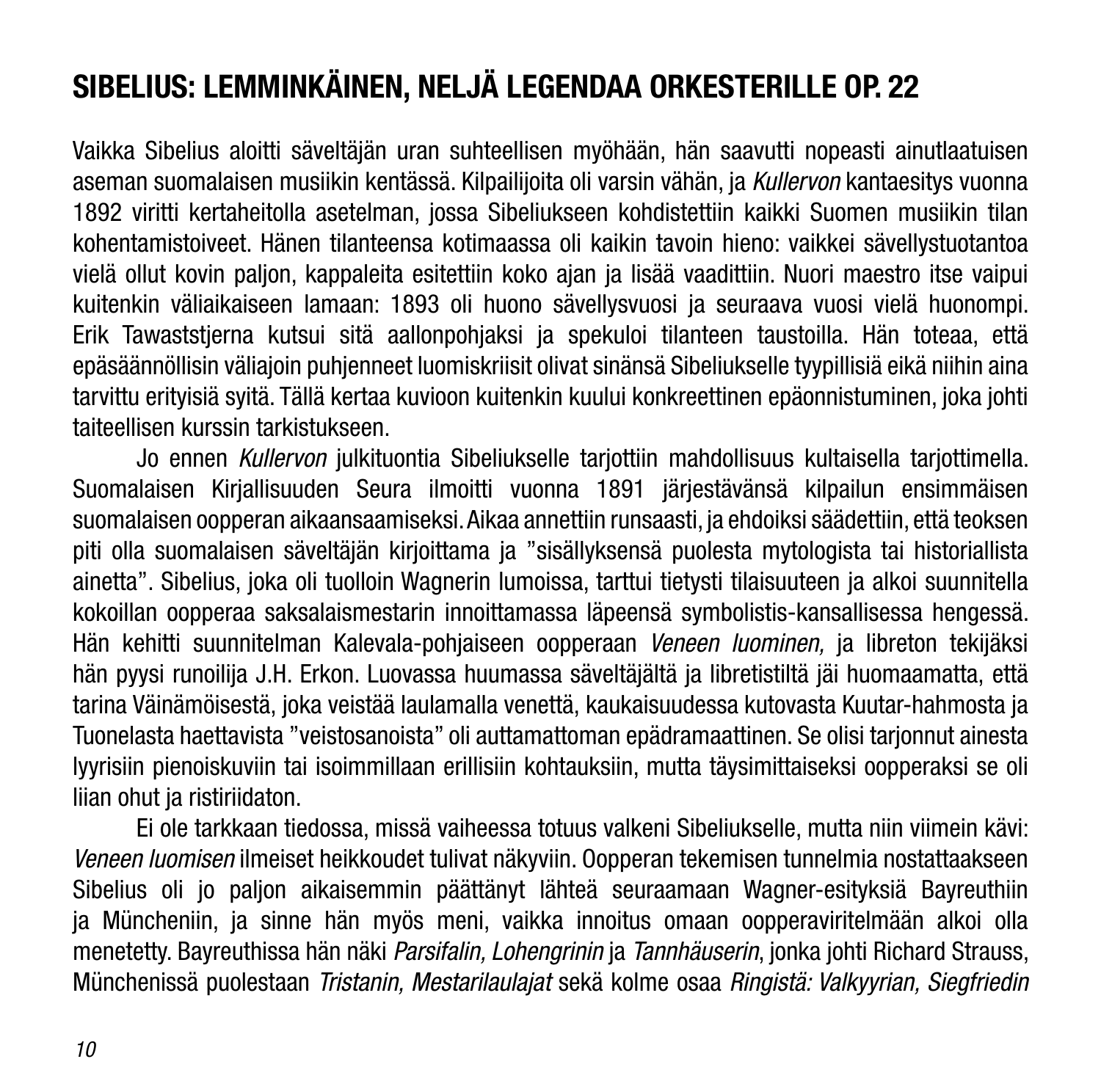ja *Jumalten tuhon*. Kun muistaa Sibeliuksen symbolistisen huuman syvyyden näihin aikoihin, tuntuu erikoiselta, että hän ihastui eniten *Mestarilaulajiin.* Hän kyllä nautti suuresti myös *Parsifalista,* mutta *Tristanin* kihisevä kromatiikka jätti hänet kylmäksi. Varsin nopeasti Sibeliuksen kelkka kääntyi kokonaan pois Wagnerin linjoilta. Toivioretkeksi tarkoitetusta ekskursiosta tuli vastoin odotuksia hyvästijättö Wagnerin taiteelle. Myöhemmin hän jopa tahallaan unohti nähneensä *Parsifalin* ja *Ringin* osat. Puhjenneen Wagner-torjunnan taustalla saattoi hyvin olla oman oopperasuunnitelman karilleajo, mutta jatkon kannalta tärkeintä oli, että Sibelius tuli tietoiseksi omasta ominaislaadustaan. Häntä ei ollut tarkoitettu oopperaa varten, vaan hän olikin sinfonikko! Se oli hyvin huomattu. Oopperakilpailu ja koko laji saivat jäädä, ja sinfoninen valtameri odotti purjehtijaa.

Osa *Veneen luomiseen* kaavaillusta musiikista sai uuden kodin orkesterisarjasta *Lemminkäinen.* Suoraa hilpeyttä herättää se, että säveltäjä pystyi muitta mutkitta vaihtamaan tarinan päähenkilön: Väinämöisen tilalle tuli lieto Lemminkäinen. Vaikka Sibelius oli synopsis-luonnoksessaan toivonut Väinämöisen olevan "niin nuori kuin suinkin loukkaamatta suomalaisen mieltä", jämäkkä laulaja ja iänikuinen tietäjä on kovin erilainen figuuri kuin suomalaisen mytologian Don Juan –vastine. Taisi käydä niin, että uusi sankari oli oikea valinta – ja sitä paitsi myös dramaturgisesti antoisampi, vaikkei näyttämöteos enää ollutkaan tähtäimessä!

*Veneen luomisen* alkusoitoksi Sibelius oli säveltänyt *Lohengrinin* hengessä – mutta esikuvaa moniulotteisemmin – hienon sävelmaiseman, josta tuli suomalaisen symbolismin tärkein teos ja maailmanlaajuinen hitti sen jälkeen, kun se päätyi *Lemminkäisen* hitaaksi osaksi otsikolla *Tuonelan joutsen.* Sarjassa, jota hyvin voisi kutsua sinfoniaksikin, sitä edeltää päähenkilön kevytkenkäistä ja seikkailunhaluista luonnetta kuvaava *Lemminkäinen ja saaren neidot,* ilmavasta soinnista ja näppärästä kisailusta intohimoisiin, jopa tummanpuhuviin rakkaudentekojen sävelityksiin yltävä sonaattimuotoinen säveldraama. *Tuonelan joutsenen* ylväänkauniin ja suvereenin englannintorvisoolon jälkeen Lisztin sinfonisten runojen toiminta- ja kauhukohtaukset mieleen tuova "morbidi scherzo" *Lemminkäinen Tuonelassa* tekee hieman kliseisen vaikutuksen. Vaikka siinä on Tšaikovskiin assosioituvaa tehokkuutta, sen kuvasto ja strategia eivät ole erityisen omaperäisiä. Sen sijaan pienestä sävelsolusta kuohuvaksi koskeksi ja vyöryväksi kymeksi kasvava *Lemminkäisen palaa kotitienoilleen* on hieno varhainen esimerkki Sibeliuksen sinfonisista kyvyistä. Lopun voi uumoilla ennakoivan Viidennen sinfonian järeää päätöstä!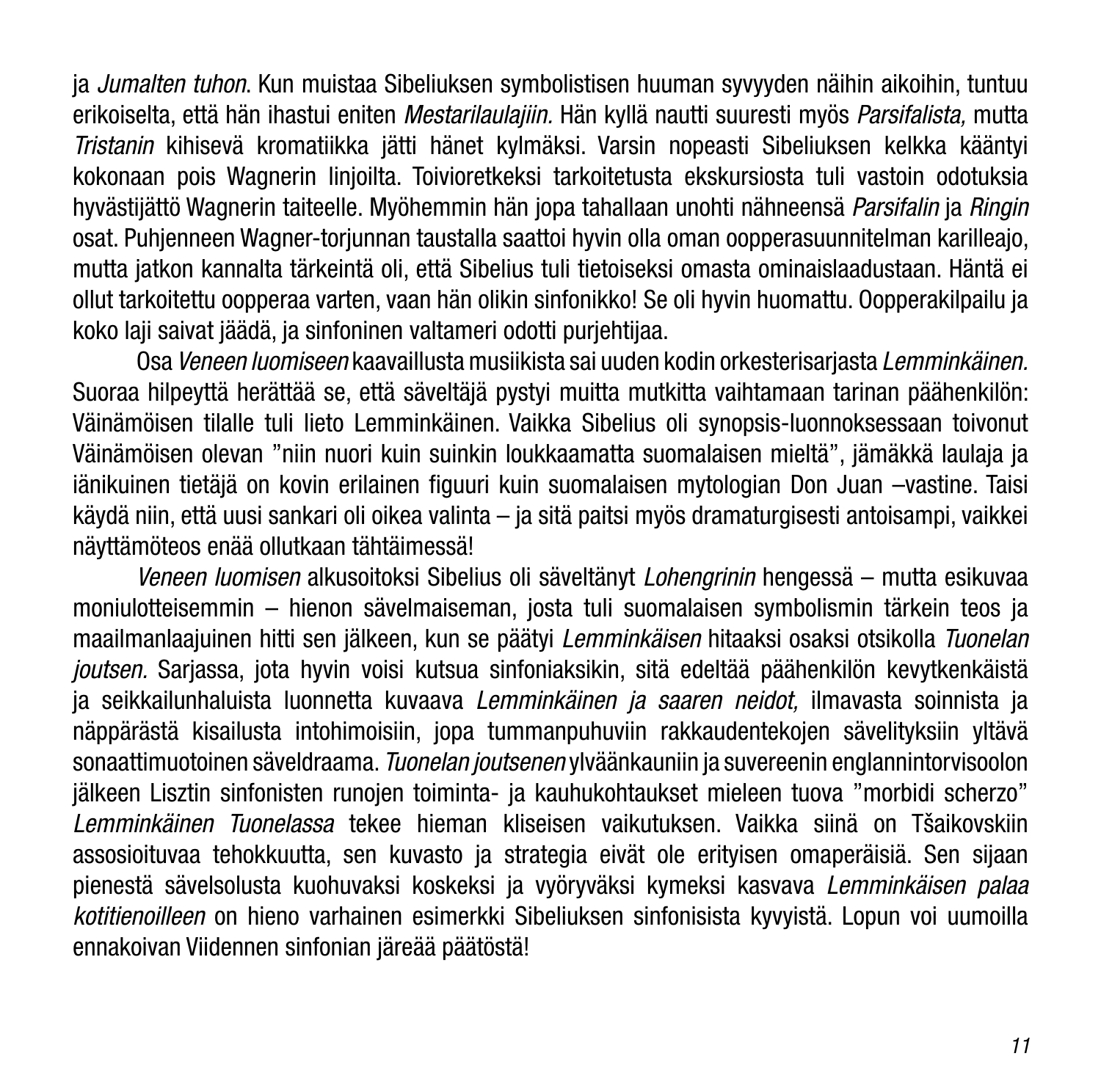Utuisine värityksineen, joutsenaiheineen ja makaabereine piirteineen *Lemminkäinen* edustaa Sibeliusta lähimpänä symbolistisen suuntauksen ydintä. Ilmeisimmän taustatekijän, *Lohengrinin* ja *Parsifalin joutsenten*, ohella Tawaststjerna mainitsee muita hengenheimolaisia: Gallénin, Böcklinin, Magnus Enckellin, Munchin ja William Butler Yeatsin. Sibelius eli ajan hermolla ja loi *Lemminkäisessä* komean, kauniin ja salaperäisen suomalaisen vastineen kansainvälisille fin de siècle -virtauksille, ikävää nykytermiä käyttäen kaikin tavoin kilpailukykyisen. Säveltäjä itse veti puolet teoksesta pois markkinoilta kantaesityksen jälkeen: Lemminkäisen seikkailut saaren neitojen parissa ja viruminen puoliksi maatuneena Tuonelassa saivat odottaa uutta tulemistaan aina vuoteen 1935 saakka. On arveltu, että osien esityskielto johtui niin proosallisesta syystä kuin että Sibeliuksen musiikin esitaistelija, kapellimestari Robert Kajanus ei pitänyt niistä. Onneksi sarja sentään saatiin kokonaiseksi Kajanuksen kuoltua.

#### **Jouni Kaipainen**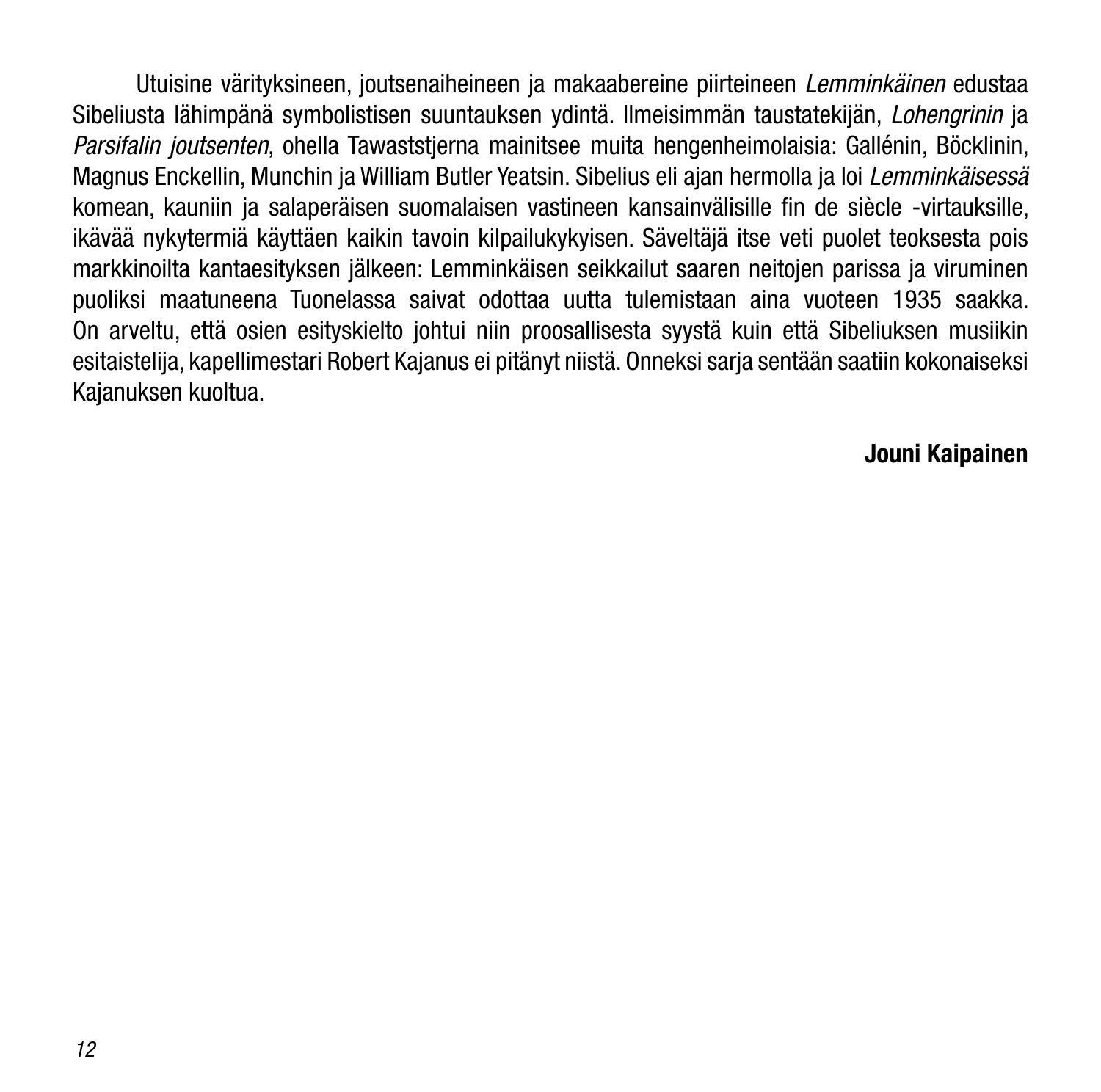# **Sibelius: Pohjolan tytär, Op. 49**

Sibeliuksen säihkyvimpiin kuuluva sävelruno *Pohjolan tytär* valmistui kesällä 1906. Sen materiaali valikoitui osasta suurempaa luovaa hyökyä, jonka aikana oli vireillä useita, lopulta osin toteutumatta jääneitä hankkeita. Sibelius eli urallaan toisen ja kolmannen sinfonian välistä murrosvaihetta, jolloin hän oli jättämässä varhaisen romanttisen kautensa taakseen ja kääntymässä kohti selkeämmin piirtyvää ilmaisua. Myös *Pohjolan tyttäressä* on murrosvaiheen heijastumia. Siinä on vielä romantiikasta muistuttavia suuria ja loistokkaita eleitä mutta myös tulevaan viittaavaa linjojen terävyyttä, tekstuurien värikkyyttä ja muodon tiiviyttä.

*Pohjolan tyttären* ohjelmallisena virikkeenä on *Kalevalan* kahdeksas runo. Väinämöinen yrittää turhaan tavoitella kaunista Pohjan neitiä, joka istuu taivaankannella ja kutoo kultakangasta kultaisella sukkulalla ja hopeisella pirralla. Sibelius olisi halunnut kutsua teosta "Väinämöiseksi", ja vaikka hän taipui saksalaisen kustantajansa Robert Lienaun ehdotuksesta nykyisin tunnettuun nimeen, juuri Väinämöinen on teoksen todellinen päähenkilö. Sibelius oli vuotta aiemmin solminut sopimuksen Lienaun kanssa, ja on arveltu, että hän halusi aivan tietoisesti luoda teoksen, jonka voisi loistokkaassa orkestraalisuudessaan asettaa Richard Straussin sävelrunojen rinnalle.

*Pohjolan tytär* jäsentää kalevalaisen tarinansa sonaattimuotoon. Alun tummavärisestä mietiskelystä esiin kasvava ja fanfaarimaiseen huipennukseen päättyvä pääteema kuvastaa Väinämöistä ja lyyrisen runollisesti kimmeltävä sivuteema Pohjan neitiä. Myrskyisäksi paisuva kehittely, jossa Sibelius on kirjoittanut muutamia rohkeimmista ja dramaattisimmista partituurinsivuistaan, taas ilmentää Väinämöisen turhia yrityksiä saada neitoa itselleen. Lopputahdeissa Pohjan neiti jää taivaallisiin korkeuksiinsa, Väinämöinen yksinäisyyteen maan pinnalle.

#### **Kimmo Korhonen**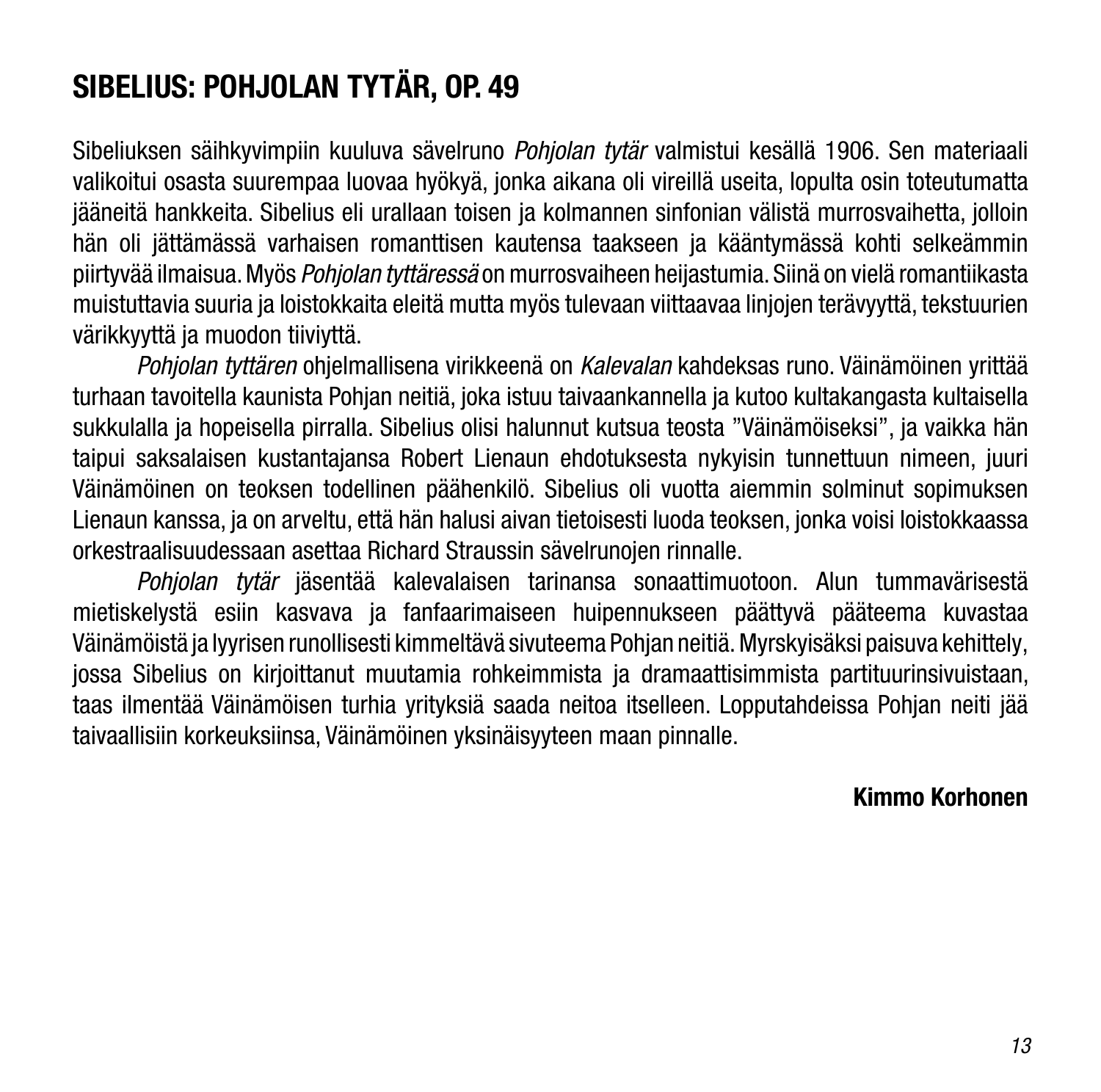**Radion sinfoniaorkesteri** (RSO) on Yleisradion orkesteri, jonka tehtävänä on tuottaa ja edistää suomalaista musiikkikulttuuria. Hannu Lintu on orkesterin ylikapellimestari syksystä 2013 lähtien, kaudella 2012–2013 hän toimi päävierailijana. RSO:n kunniakapellimestarit ovat Jukka-Pekka Saraste ja Sakari Oramo.

Radio-orkesteri perustettiin vuonna 1927 kymmenen muusikon voimin. Sinfoniaorkesterin mittoihin se kasvoi 1960-luvulla. RSO:n ylikapellimestareita ovat olleet Toivo Haapanen, Nils-Eric Fougstedt, Paavo Berglund, Okko Kamu, Leif Segerstam, Jukka-Pekka Saraste ja Sakari Oramo. RSO:n ohjelmistossa on tärkeällä sijalla uusin suomalainen musiikki ja orkesteri kantaesittää vuosittain useita Yleisradion tilausteoksia. RSO:n tehtäviin kuuluu myös koko suomalaisen orkesterimusiikin taltioiminen kantanauhoille Yleisradion arkistoon.

RSO on levyttänyt mm. Eötvösin, Nielsenin, Hakolan, Lindbergin, Saariahon, Sallisen, Kaipaisen ja Kokkosen teoksia sekä Launiksen Aslak Hetta -oopperan ensilevytyksen (ODE 1050-2D). Orkesterin levytykset ovat saaneet merkittäviä tunnustuksia, kuten BBC Music Magazine - ja Académie Charles Cros'n palkinnot. Lindbergin ja Sibeliuksen viulukonsertot sisältävä levy Lisa Batiashvilin kanssa (Sony BMG) sai MIDEM Classical Awards -palkinnon 2008. Samana vuonna New York Times valitsi Ondinelle tehdyn Lindberg-äänitteen (ODE 1124-2) yhdeksi Vuoden levyistä.

RSO tekee säännöllisesti konserttikiertueita ympäri maailmaa. RSO:n kotikanava on Yle Radio 1, joka lähettää orkesterin kaikki konsertit yleensä suorina lähetyksinä niin Suomesta kuin ulkomailtakin. RSO:n verkkosivuilla konsertteja voi kuunnella sekä katsella korkealaatuisen livekuvan kautta.

#### **www.yle.fi/rso**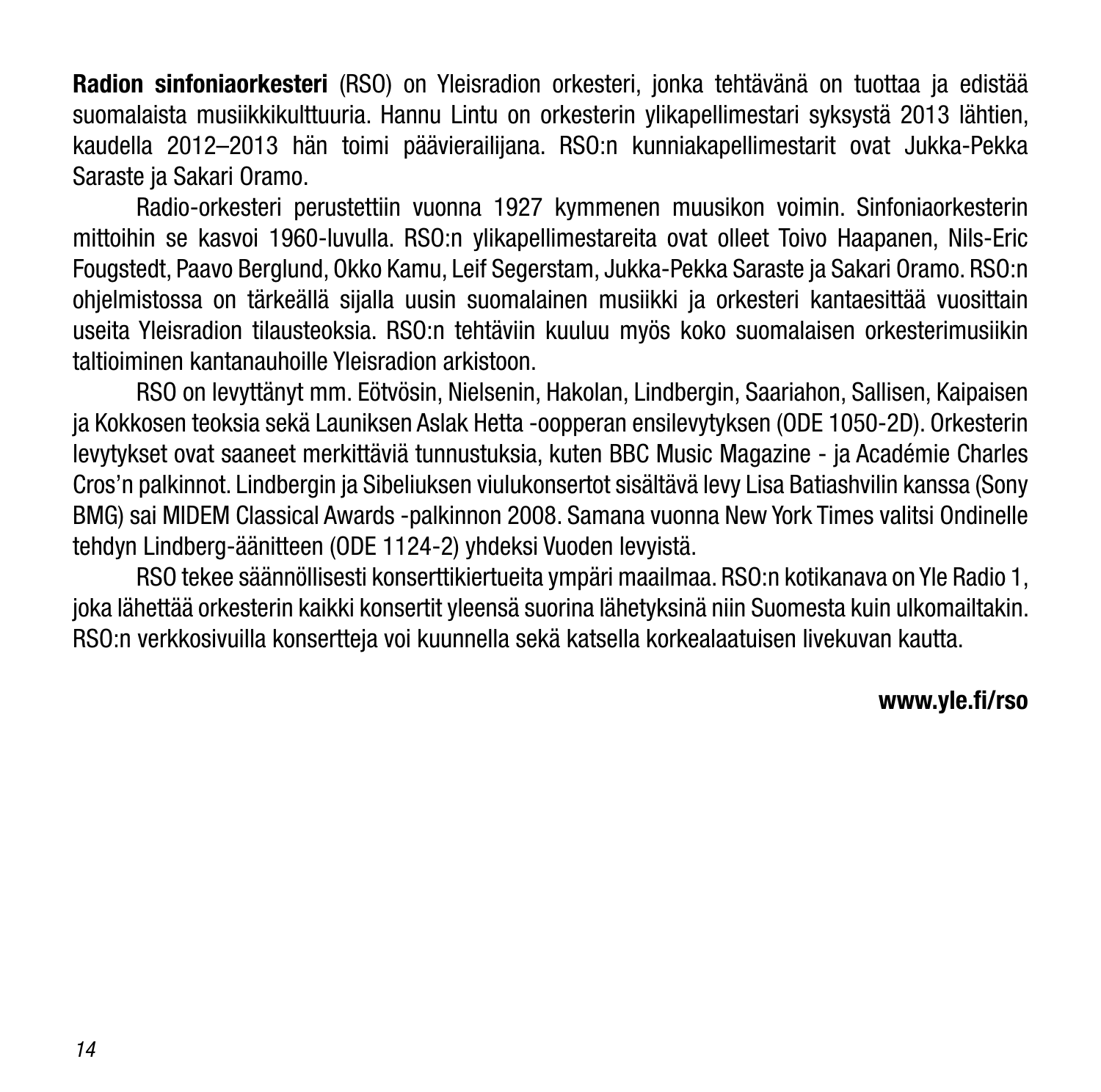**Hannu Lintu** on Suomen kansainvälisesti kysytyimpiä kapellimestareita. Hän on Radion sinfoniaorkesterin kahdeksas ylikapellimestari syksystä 2013 lähtien, kaudella 2012–2013 hän toimi päävierailijana. Lintu toimi Tampere Filharmonian taiteellisena johtajana ja ylikapellimestarina 2009– 2013. Lisäksi hän on ollut Dublinissa toimivan RTÉ National Symphony Orchestran päävierailija. Aikaisemmin Lintu on toiminut Turun filharmonikkojen ja Helsingborgin sinfoniaorkesterin taiteellisena johtajana. Hän vierailee säännöllisesti johtamassa Avanti! –kamariorkesteria ja oli Avantin Suvisoiton taiteellinen johtaja v. 2005.

Hannu Lintu opiskeli sellon- ja pianonsoittoa sekä myöhemmin orkesterinjohtoa Jorma Panulan johdolla Sibelius-Akatemiassa. Hän osallistui Myung-Whun Chungin mestarikursseille Accademia Chigianassa Italian Sienassa ja voitti Pohjoismaisen kapellimestarikilpailun Bergenissä v. 1994. Hänen viime aikoina johtamiaan orkestereita ovat Cincinnati Symphony, Indianapolis Symphony, St Louis Symphony, Toronto Symphony, City of Birmingham Symphony ja Dallas Symphony Orchestra. Lisäksi Stuttgarter Philharmoniker, Orquesta Sinfonica de RTVE, Tokyo Metropolitan Symphony Orchestra, National Symphony Orchestra, sekä Soulin ja Taipein Filharmoniset orkesterit ja Royal Flemish Philharmonic. Reykjavikissa hän on johtanut kaikki Beethovenin sinfoniat. Hannu Lintu on tehnyt useita levytyksiä Ondinelle.

### **www.hannulintu.fi**

Publisher: Breitkopf & Härtel (Lemminkäinen), Rob. Lienau (Pohjola's Daughter) Recordings: Helsinki Music Centre, Finland, 17, 20 & 22 October 2014 (Lemminkäinen), 17 November 2014 (Pohjola's Daughter) Executive Producer: Reijo Kiilunen Recording Producer: Laura Heikinheimo Recording Engineer: Jari Rantakaulio (Yle) & Enno Mäemets Final Mix and SACD mastering: Enno Mäemets, Editroom Oy, Helsinki ℗ & © 2015 Ondine Oy, Helsinki

> Booklet Editor: Joel Valkila Cover painting: Magnus Enckell (1870-1925): Fantasia, 1895 (The Bridgeman Art Library) Photo of Jean Sibelius: Sibelius in 1896, Sibelius Museum, Turku, Finland Photo of Hannu Lintu: Veikko Kähkönen Design: Armand Alcazar

This recording was produced with support from the Finnish Music Foundation (MES).